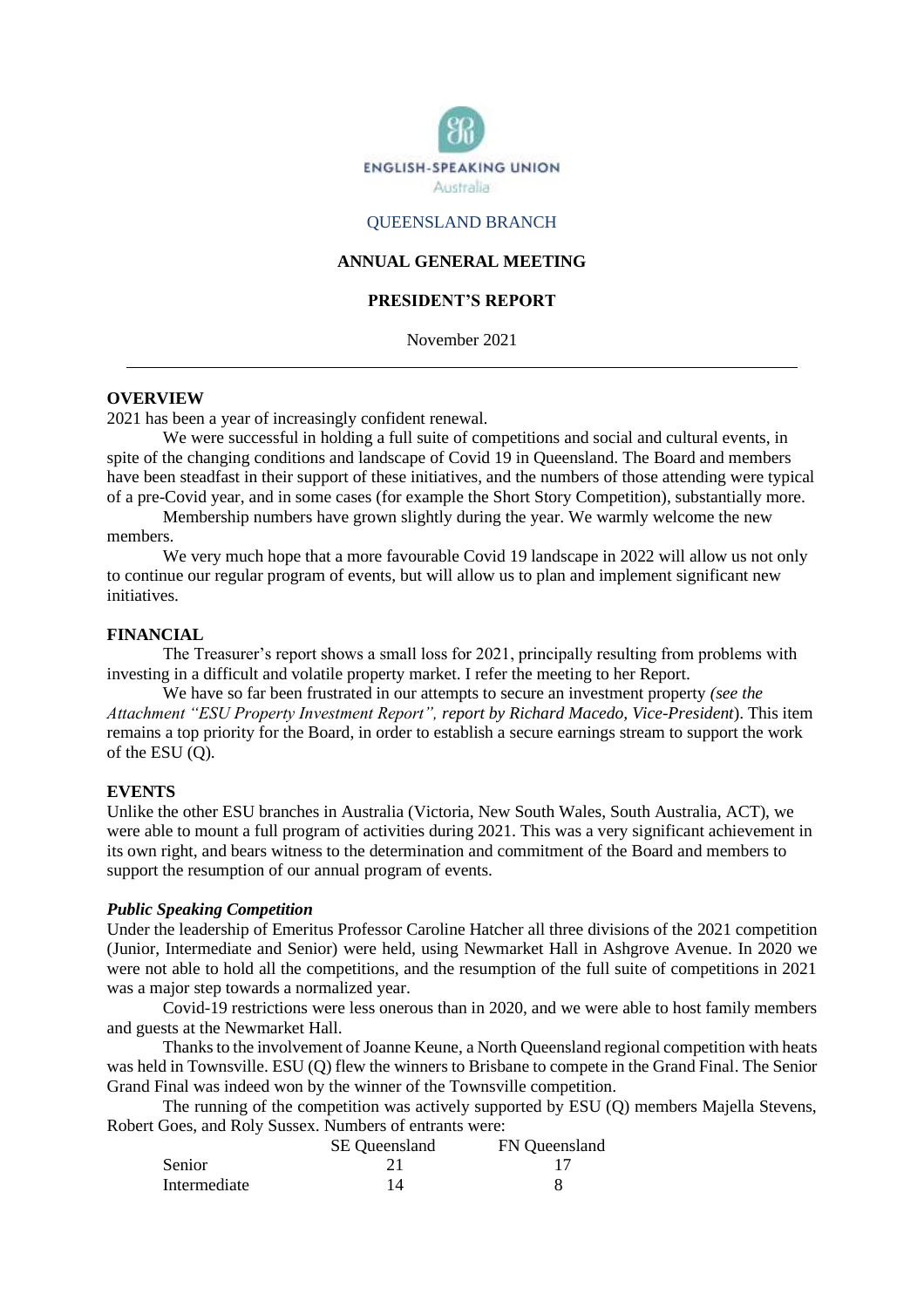SE Queensland FN Queensland

**Junior** 23 12

The results are available on the website:

https://www.esu.org.au/2021-secondary-schools-public-speaking-grand-finals/

Emeritus Professor Caroline Hatcher deserves our admiration and gratitude for her outstanding work in ensuring the continuation of the Public Speaking competition under such difficult circumstances; and our judges, Professor Caroline Hatcher, Lesley Irvine and Annette Stoddard.

With the disappearance of junior competitions under the Rostrum organization, the ESU (Q) competition has become the major public speaking competition for school students.

A working party of the Board is currently at work discussing the conduct and format of the competition in 2022 and beyond. Preliminary hall bookings and a schedule have already been made for the SE Queensland competitions. A major focus will be on Web-based software to handle and simplify enrolments and management of entrants.

#### *The Roly Sussex Short Story Competition*

The Roly Sussex Short Story Competition resumed in 2020, with a delayed launch and submission date. 40 entries were received (18 Open, 22 Student). The judges were Emeritus Professor Peter Little (Chief Judge), David Fagan and John Thompson-Gray. The winning stories were published on our website early in 2021:

https://www.esu.org.au/2021-roly-sussex-short-story-competition/

In the Open section the first and second prize winners were respectively from the ACT and Victoria. Covid-19 restrictions made it impossible for them to attend the prize-giving ceremony. In consultation with Government House we regretfully cancelled the ceremony, which the Governor has kindly hosted at Government House since the inception of the competition. Prizes and certificates were mailed to the winners.

On behalf of ESU(Q) I express our special thanks to His Excellency Paul de Jersey (AC) for his generous support of the competition. We hope that this tradition will continue under the new Governor, Her Excellency Jeannette Young.

The 2021 competition resumed with a wider publicity outreach in 2021, especially through the efforts of Ray Heffernan (Secretary) and Jan Heffernan (via Facebook). Entries closed at the end of September, with 84 in the Open and 68 in the Secondary Schools competitions, or about four times more than in 2020. The same judging panel has continued: Emeritus Professor Peter Little (Chief Judge), David Fagan and John Thompson-Gray. The judges have just announced their decision for the Secondary Schools competition, and the winners are being informed. Results for the Open competition are expected by the end of November. Stories will be published on the ESU(Q) website.

A working party of the Board will review the competition and how it is run, with a view to the 2022 competition. A particular emphasis will be a Web-based software package for the submission of entries and payment of entry fees.

## **CULTURAL AND SOCIAL ACTIVITIES**

The following socio-cultural events were held in 2021:

5 March Shakespeare evening at South Bank TAFE, presented by Patsy McCarthy and Dr Jillian Clare

26 March Madonna King presented a lecture at Miegunyah on "The language of politics"

30 April Hugh O'Brien presented a talk at South Bank TAFE on "How to Write a Funny Play"

30 July Churchill Oration. The Churchill lecture resumed in 2021, and was held at a black-tie dinner at the Uniting Service Club. The invited speaker was Brian Lorrigan, President, Queensland chapter, French-Australian Chamber of Commerce & Industry. His topic was "Cool Britannia! Can the winds of change bring a welcome breath of fresh air, or a cool chill? Could the United Kingdom's first steps into standalone politics and trading relationships in decades provide a third way, strengthen multilateralism and rule of law, and reinvigorate its trading partners?"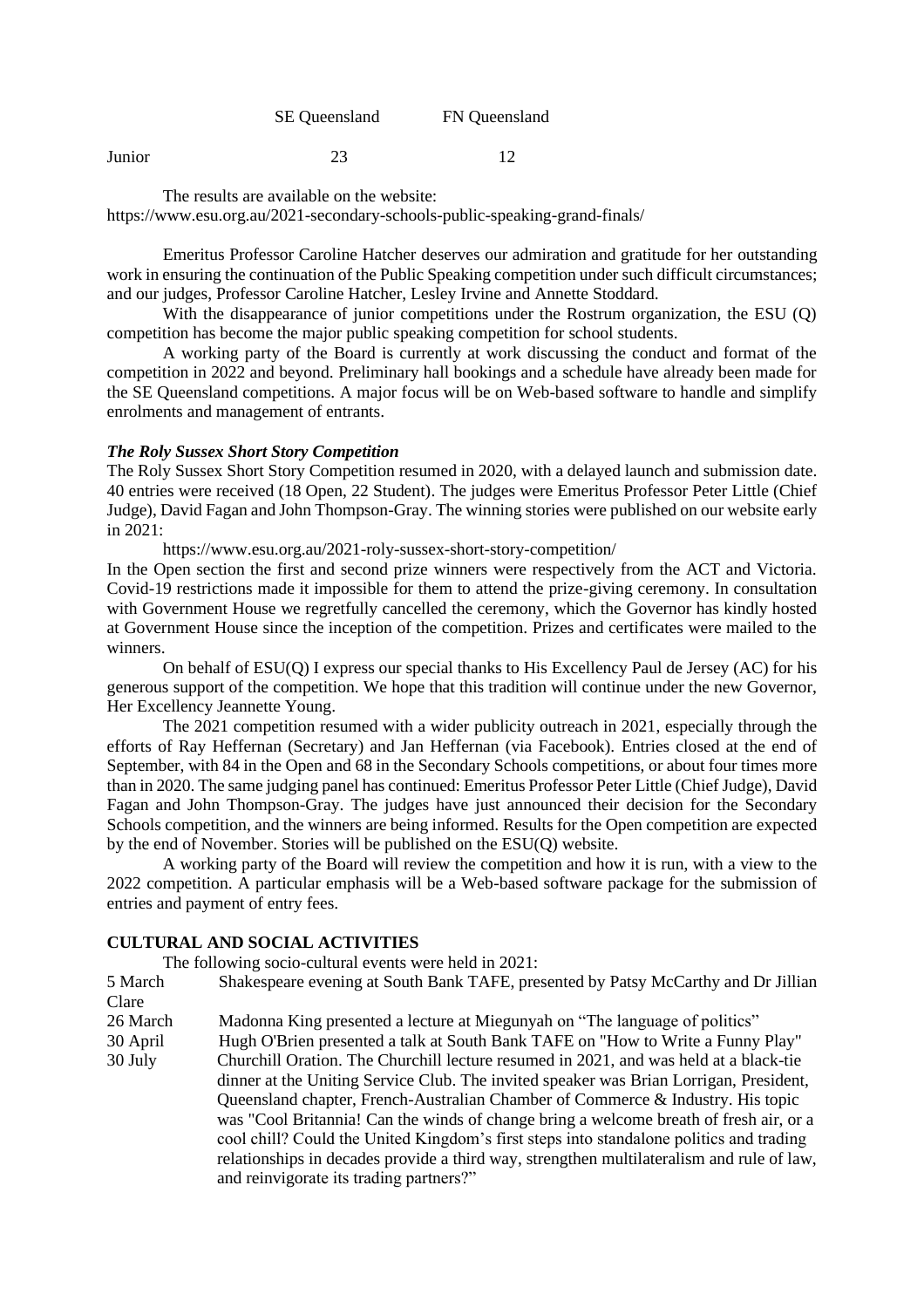23 October Miegunyah, High Tea with presentations by the Public Speaking winners

19 November Annual General Meeting, followed by the Christmas Party

## **MEMBERSHIP OF THE BOARD**

Ross Brodie stood down as Secretary at the 2020 AGM, and his place was taken by Ray Heffernan, who handed the Treasurer's role to Julia Ponder. Other members continued.

I warmly recognize and thank members of the Board for supporting ESU (Queensland Branch) through another difficult year in 2021, and especially the members of the executive:

Richard Macedo, Vice-President

Ray Heffernan, Secretary

Julia Ponder, Treasurer

Gary Gardiner has been invaluable in guiding the ESU's strategy to buy into the investment property market. And Jan Heffernan has played a major role in organizing events and promoting the ESU (Q) on Facebook.

During the year Robert Goes and Majella Stevens resigned from the Board. The two casual vacancies have been filled by Professor Vicky Browning and Robert Goes, who wishes to resume his role on the Board.

Three members have indicated that they wish to step down from their role on the Board shortly after the AGM:

Ray Heffernan, Secretary Jan Heffernan Gary Gardiner

Their positions will create casual vacancies, which the Board will fill by invitation in accordance with the Constitution. I am currently exploring possible replacements among people with the appropriate skillsets.

In thanking the three retiring members, I wish to express special thanks to Ray Heffernan. As Board member, Treasurer and then Secretary has devoted an enormous amount of time, energy and expertise to supporting the ESU(Q), and has been invaluable to me as President. His absence from the Board will be keenly felt.

## **OAM AWARD**

On behalf of the Board I warmly congratulate ESU member Desley Miller, who was awarded an OAM in the Queen's Birthday Honours List for her service to education and to community mental health.

## **CONSTITUTION**

Following approval at the 2020 AGM, the new Constitution of ESU Queensland was lodged with the ACNC (Australian Charities and Not-for-profits Commission) by Richard Macedo, Vice-President, on behalf of ESU (Q).

## **TECHNOLOGY AND NEW DIRECTIONS**

Since February 2020 the Board of ESU Queensland has been meeting by Zoom, and during the year ESU (Q) has bought a subscription to enable extended Zoom meetings with larger numbers of participants. The Board is looking at ways of extending the use of this and related technologies in 2022.

During 2021 the organizational operations of ESU(Q) have increasingly been coordinated through Google Drive.

## **AESU**

The AESU is the umbrella organizing spanning the various ESU branches in Australia (President: Robert Furlan, Melbourne; Vice-President: Chris Perriam, Adelaide). It is currently preparing to register as a not-for-profit organization. This issue will come before the new Board.

## **LOOKING AHEAD TO 2022**

Once again, the changing Covid-19 conditions of 2021 forced us to consider our current nature, activities and directions. Our success in re-establishing our regular pattern of activities is a tribute to the commitment of the Board and members.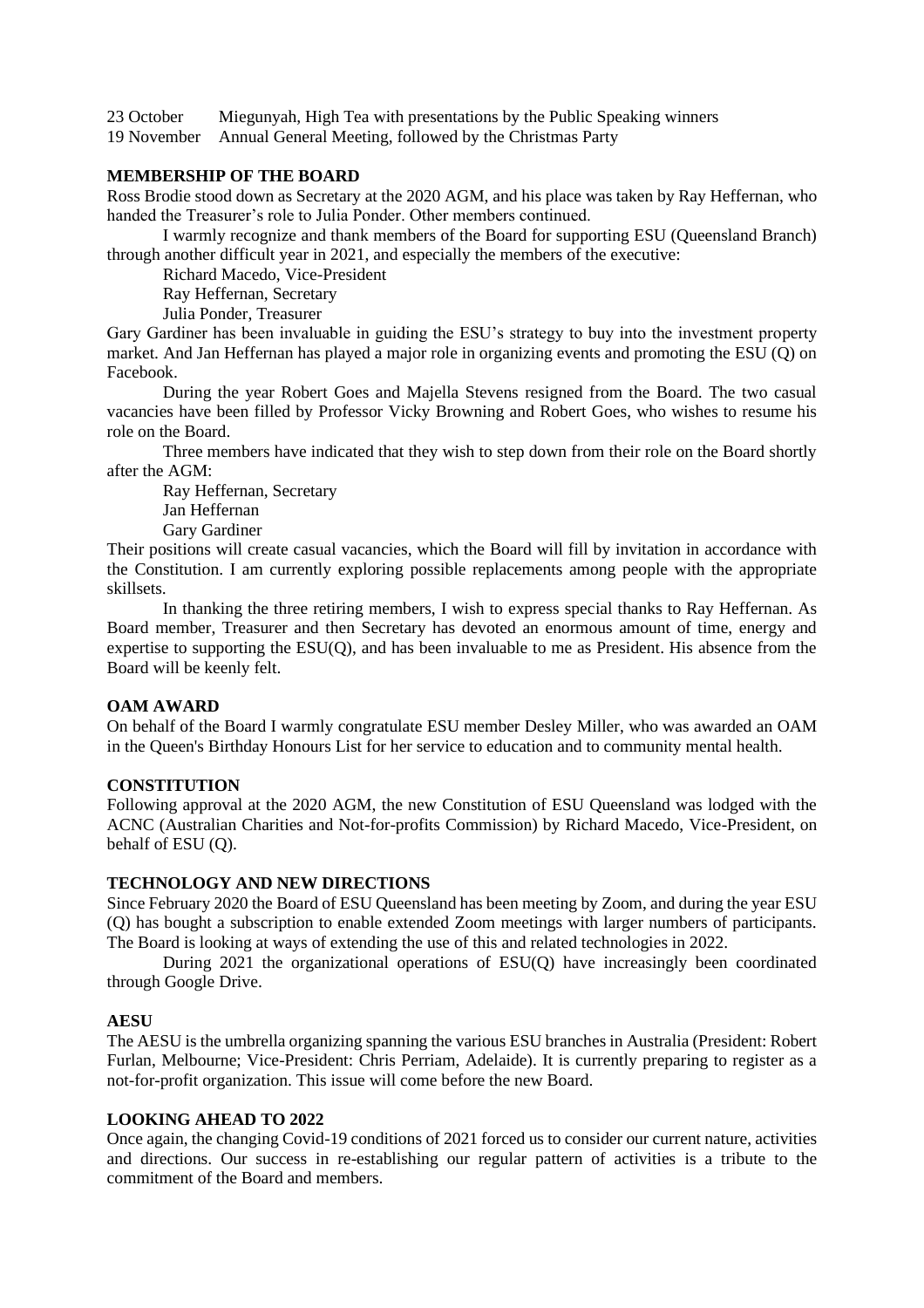To the new Board I commend the following considerations:

- a wider and younger membership<br>• the expansion of technology for our
- the expansion of technology for outreach and activities<br>• the expansion of the footprint of ESU (O), perhaps usin
- the expansion of the footprint of ESU (Q), perhaps using the North Queensland chapter of the Public Speaking Competition as a model for development
- resolution of the investment/real estate issue
- adoption of an investment strategy to secure ESU (Q)'s future financial trajectory

Rorand Susso

Emeritus Professor Roland (Roly) Sussex President, ESU (Queensland Branch) 18 November, 2020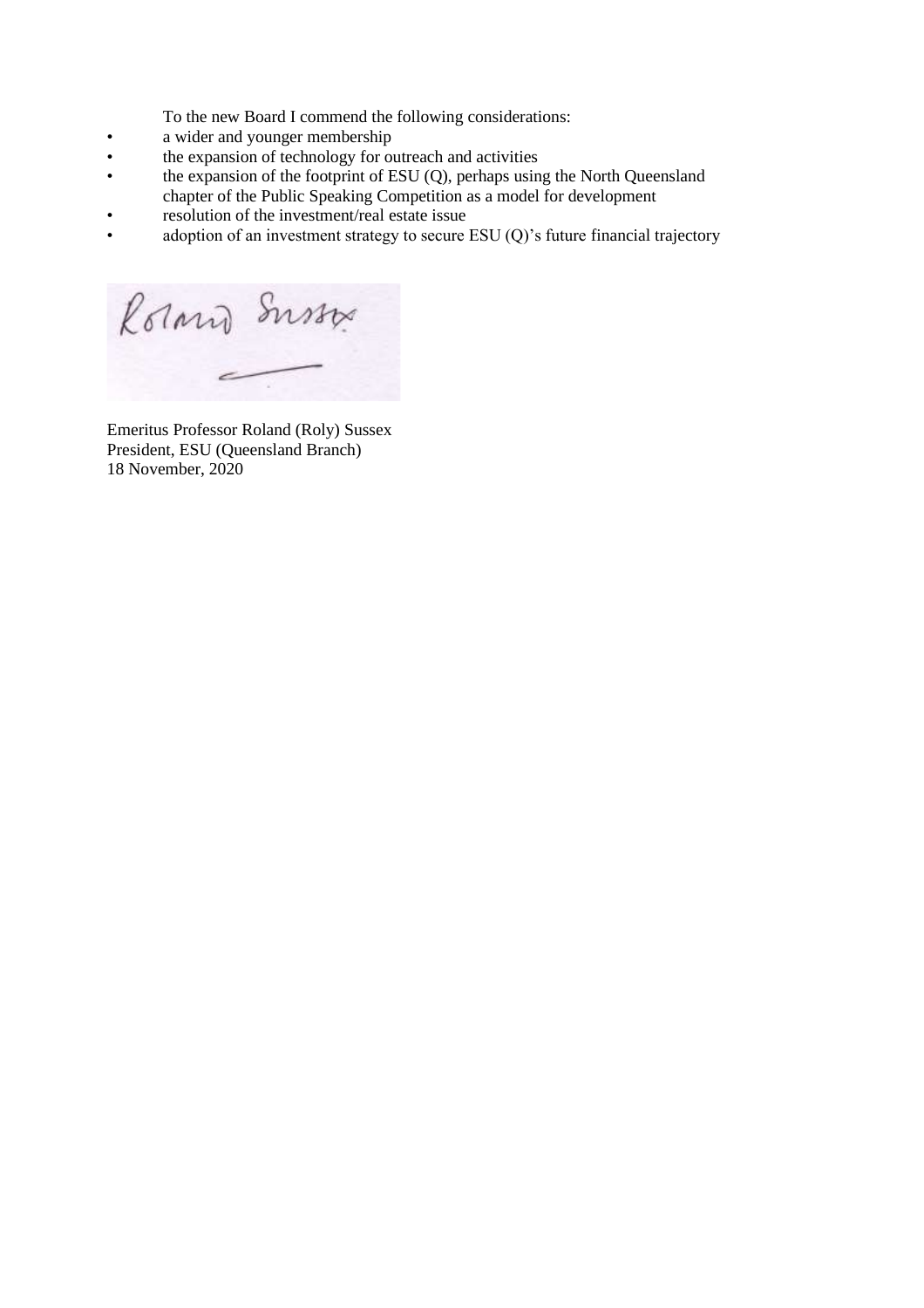# ATTACHMENT

# ESU Property Investment Report

Over the past 6 months the ESU executive has been very active in its pursuit to acquire a suitable investment property. ESU funds of between \$1m and \$1.2m have been allocated for this purpose. We are looking for a return on funds of approximately 5% generating a minimum income of \$60,000. In addition to a Tenant with a satisfactory stable business (ie not a restaurant!) the tenancy needs to have an expiry date of not less than say 2 years remaining with preferably 2 option terms of 3 years duration. As to location we have been looking at properties within a radius of approximate 15 km of the Brisbane CBD although we did look at one property in Slacks Creek and another in Toowoomba.

One of our directors Gary Gardiner took on the quite heavy burden of liaising with a number of Agents who referred to him investment properties that may be of interest to us. Gary estimates that he has received upwards of 200 properties for his initial review! Whilst most of these did not fall within our investment guidelines we have given serious consideration to 17 (see below) of these. Our Vice President Richard Macedo reported in some detail on each of these properties – particularly in regard to the title and lease terms.

For a number of reasons we have not as yet been able to secure a suitable investment property. These include remaining lease term too short, option term too short, complicated title (Brisbane Airport properties are leasehold held under an initial 99 year lease with sub – sub leases involved), not having sufficient time to carry out preliminary due diligence before property sold, property situate in area where tenants are moving out with many vacancies in buildings (ie Wickham Terrace), uncertainty of tenant retail business viability, being out-bided at auction sale (Strathpine property) and missing out due to prior offer accepted by owner.

To comment generally on our efforts to date the current investment property market is running hot. Properties with a good return are being snapped up quickly. Being a not for profit organisation the Directors are conscious of our risk profile being different to a normal commercial entity. In some instances we have missed out on account of the property being sold before we have completed our due diligence – the buyer having accepted the commercial risk of proceeding with minimum prior investigation of the property.

The Board will nevertheless continue with its efforts to secure a suitable investment property so that a satisfactory return can be obtained on its funds/assets.

## **Properties Reviewed**

1. \***408 Gympie Road, Strathpine** : Offices –Anglicare tenant. Attended auction but ESU outbid.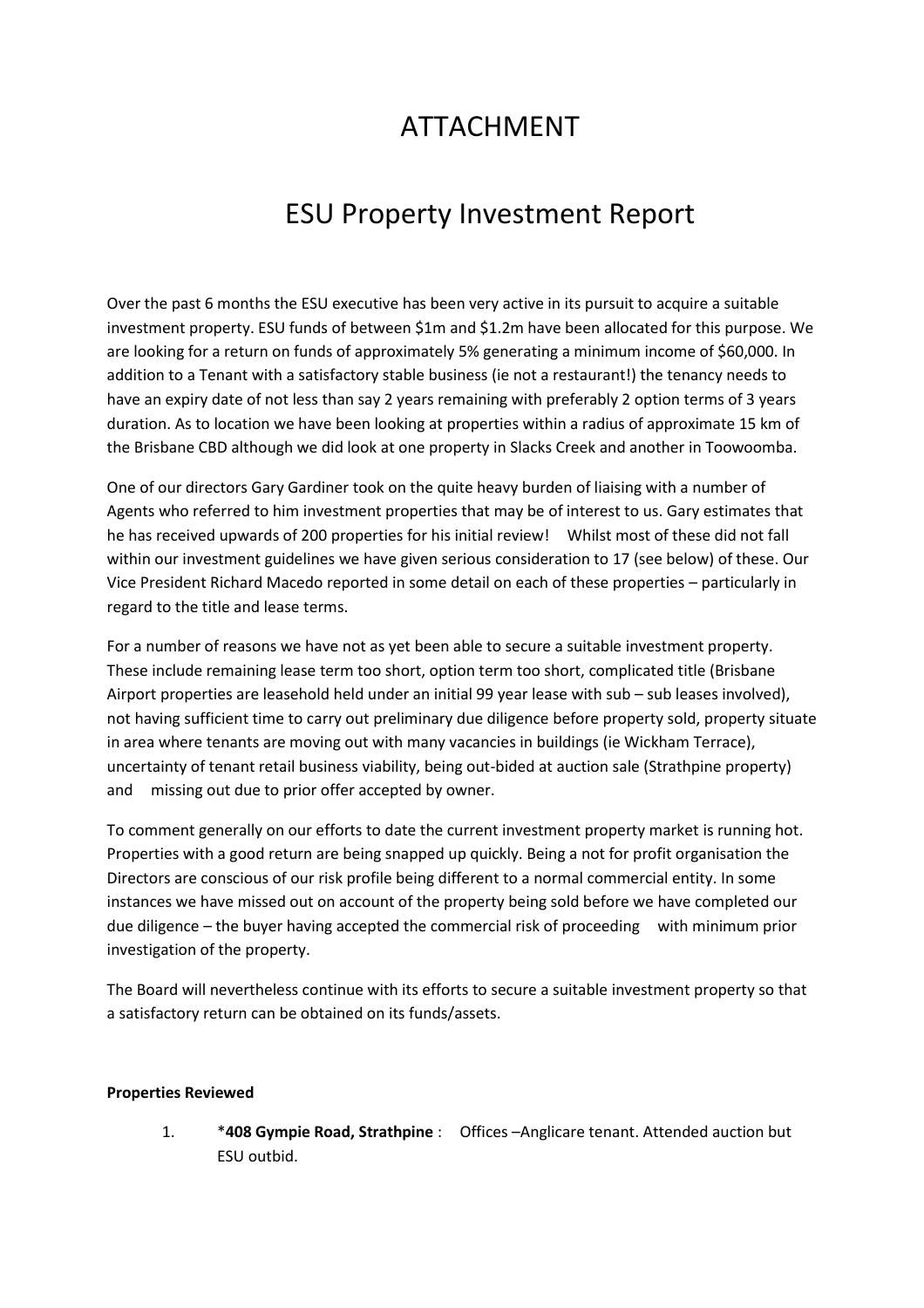- 2 \***3/3363-3365 Pacific Highway, Slacks Creek** : Warehouse Short Tenancy (2 years + 3 year Option).
- 3 **Lots 21, 23 and 71 201 Wickham Terrace, Spring Hill** : Medical Offices. Attractive return but query Owner/Tenant same person? A lot of vacancies in this building. Doctors moving out to be nearer hospitals to which they are attached.
- 4 **Unit 3 Grevillea Place Brisbane Airport** : Warehouse but long term Lease from Brisbane Airport Authority – complex title.
- 5 \***366 Stenner Street Kearneys Spring (Toowoomba City).** Occupied by Greencross Vets. Good tenant but rental income on the low side. Insufficient time to carry out due diligence before auction.
- 6 **2-6 Leonardo Drive Unit Brisbane Airport** : Warehouse but long term Lease from Brisbane Airport Authority – complex title.
- 7 **1 Leonardo Drive Unit Brisbane Airport** : Warehouse but long term Lease from Brisbane Airport Authority – complex title.
- 8 \***Unit 2, 85 Industry Place Wynnum** : New Warehouse/Offices. Offer to Purchase lodged but Owner decided to proceed with Purchaser for all 4 units in the Development.
- 9 **6/ 2 Garret Street Brendale** : Office/Warehouse. Good prospect new 3 year Lease plus options but insufficient time to carry out due diligence before auction sale.
- 10 \***405/29 Station Street, Nundah** retail premises : Beauty and Wellness businesses. Uncertainty of this type of Tenant/franchise.
- 11 **6-12 Boronia Road, Brisbane Airport** : Warehouse but long term Lease from Brisbane Airport Authority – complex title. Also Tenant's lease due to expire very shortly.
- 12 **22/14 Ashtan Place Banyo**: Offices. Lease to expire 31<sup>st</sup> December 2021. Premises appeared to be vacant.
- 13 **2/35 Manilla Street East Brisbane** : Offices. Rental income insufficient.
- 14 \***9/6 Goodman Place Murarrie** : Warehouse: Tenant Brisbane Road Assistance. Offer to purchase lodged with Agent but Owner accepted earlier offer.
- **15 Unit 11,1029 Manly Road Tingulpa :** Warehouse/office. Lease due to expire very shortly with only 1 year option.